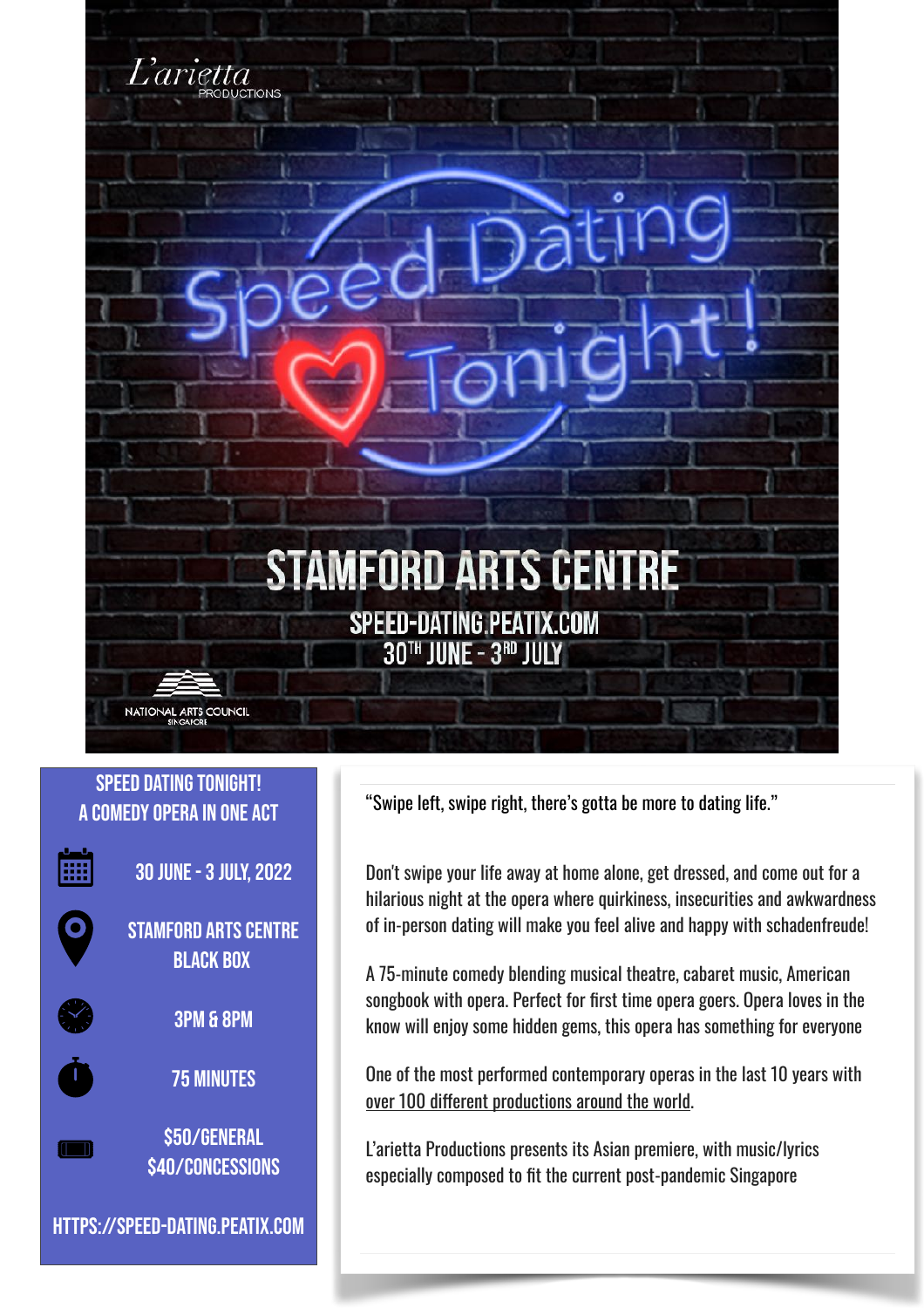# WHY A COMEDY OPERA?

Hilarious singing, beautiful harmonies, and a chance to share belly laughs with strangers, it's exactly what the doctor ordered!



In 2020, L'arietta Productions set off on a journey to stage the Asian Premiere of Michael Ching's popular opera, Speed Dating Tonight!

Fast forward two years, one digital prequel ["All Dressed Up \(No Place to Go\),"](https://www.instagram.com/lariettasg/?hl=en) and a countless changes to our lives, we finally bring you Speed Dating Tonight! with more focus on laughter, love, and absurdity. We missed laughing out loud amongst others in the theatre. We missed hearing ensemble singing. We missed just being together. We are ready to bring it all back to you in true L'arietta Productions style: bite-sized, contemporary, and fun.

Featuring a talented cast of veterans and the bright future of the Singaporean opera scene, this is an ensemble you won't want to miss.

Who knows, watching these daters might give you the courage to get back out there! CAST:

Bartender: Alan Lau Waitress: Wong Yong En Busboy: Ngoo Tien Hong Ted Kaylee: Christina Thé Dater: Akiko Otao Dater: Grace Kuo Dater: Leslie Tay Dater: Preston Lim Dater: Reuben Lai

### SHOW SCHEDUI F

Librettist

|     | 30/6 | 1/7 | 2/7 | 3/7 |
|-----|------|-----|-----|-----|
| 3pm |      |     | #3  | #5  |
| 8pm | #1   | #2  | #4  |     |